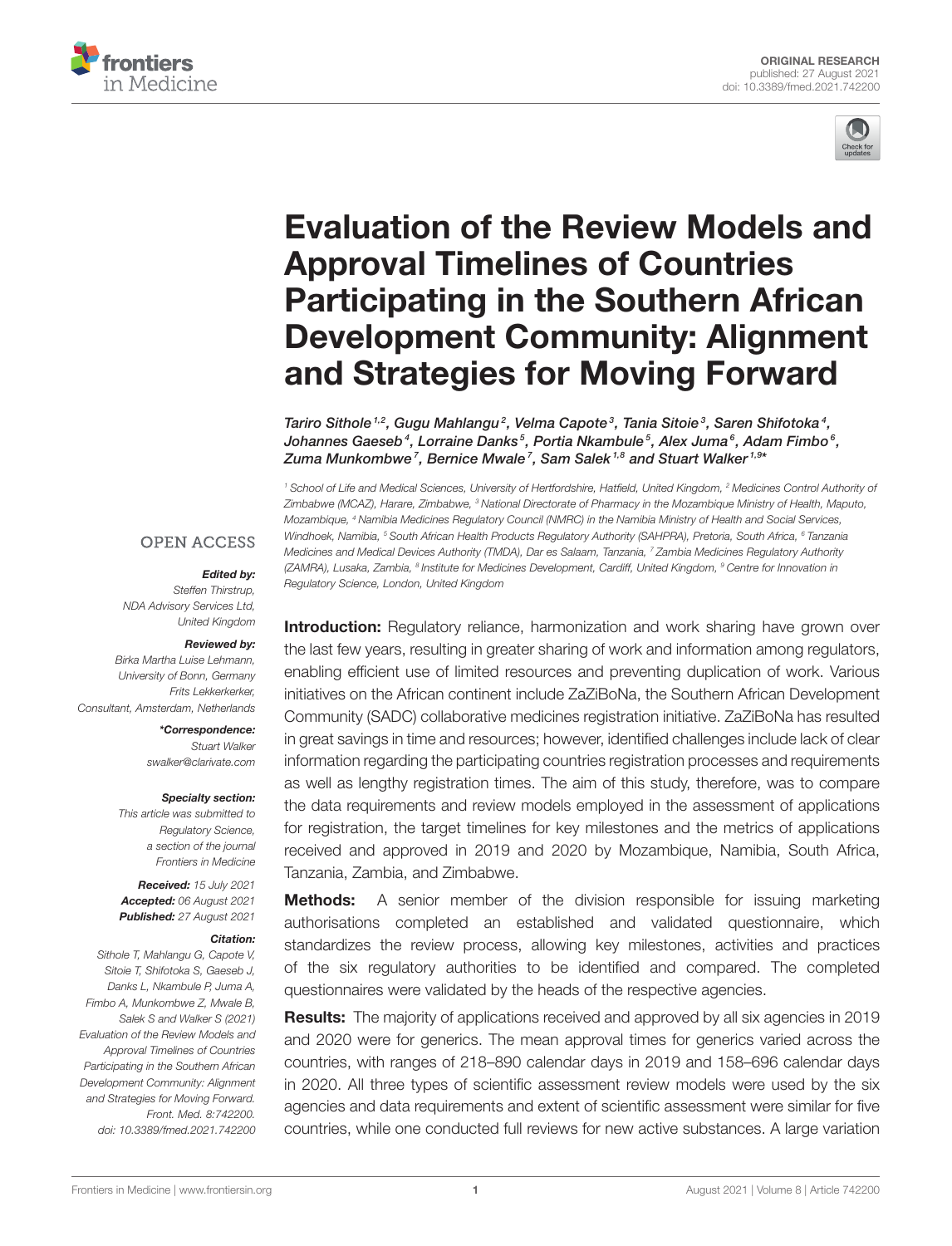was observed in the targets set by the six agencies for the different milestones as well as overall approval times.

**Conclusions:** The study identified the strengths of the countries as well as opportunities for improvement and alignment. Implementation of the recommendations made as in this study will enhance the countries' individual systems, enabling them to efficiently support the ZaZiBoNa initiative.

Keywords: South African Development Community, ZaZiBoNa, regulatory reliance, regulatory review models, regulatory approval timelines

# INTRODUCTION

Medicine regulation contributes to public health by ensuring timely access to medicines that have been reviewed and found to be safe, effective, and of good quality. Regulation of medicines has evolved from the publishing of minimum standards for compliance to the development of legislation controlling the development, manufacture, distribution, sale, and use of medicines [\(1\)](#page-8-0). One function, performed by regulatory authorities worldwide to fulfill their mandate, is the process of reviewing applications for registration or market authorization submitted by companies interested in marketing their products in a particular country or jurisdiction. This process can be long in some countries, hindering access to life-saving medicines by patients and this has led to regulatory agencies relying on the reviews and decisions of other regulators [\(2\)](#page-8-1).

### Reliance

It is now acknowledged that no one regulator can do everything for themselves due to increasing workload and complexity of products [\(3\)](#page-9-0) and this is especially true for maturing agencies in low- -to-middle-income countries (LMICs) who often do not have adequate resources or capacity to perform full regulatory functions. Reliance on work done by other agencies drastically reduces the time to market for medicines, resulting in improved patient access [\(4,](#page-9-1) [5\)](#page-9-2). The World Health Organization (WHO) has now published its guidance on good reliance practices [\(3\)](#page-9-0) and recommends the use of reliance to effectively and efficiently perform regulatory functions in a timely and costeffective manner.

# Registering Medicines in LMICs: **Challenges**

Applicants submitting applications for registration of medicines to LMICs have often cited the challenges of lack of clear information on the registration process and timelines, inefficiencies in the registration process, lack of harmonization of requirements for countries in one region and long registration timelines [\(6,](#page-9-3) [7\)](#page-9-4). On the other hand, applicants also contribute to the delay in the approval process by taking too long to respond to queries raised by regulators [\(8\)](#page-9-5). There is therefore need for an evaluation of the regulatory review processes and registration timelines of agencies in LMICs to address the challenges identified and fill the knowledge gap. In the first paper of this two part-series, we evaluated and compared the regulatory review processes of the regulatory authorities of Mozambique, Namibia, South Africa, Tanzania, Zambia, and Zimbabwe, who are active members of the ZaZiBoNa initiative and proposed recommendations for better alignment The aim of this paper, the second and last in the series, was to compare the data requirements and review models employed in the assessment of applications for registration, the target timelines for key milestones and the metrics of applications received and approved in 2019 and 2020 by the six countries.

# MATERIALS AND METHODS

### Study Participants

Nine countries with active member status in the ZaZiBoNa initiative were invited to participate in the study following a faceto-face presentation. Active member status is defined as "the capacity to conduct assessments and GMP inspections." One of the countries (Botswana) could not complete the questionnaire because their agency had only recently been established and the lack of participation by two countries (the Democratic Republic of Congo and Malawi) was likely because of disruptions caused by the Covid-19 pandemic. Therefore, the six regulatory agencies included in this study were the National Directorate of Pharmacy in the Mozambique Ministry of Health; Namibia Medicines Regulatory Council (NMRC) in the Namibia Ministry of Health and Social Services; the South African Health Products Regulatory Authority (SAHPRA); the Tanzania Medicines and Medical Devices Authority (TMDA); the Zambian Medicines Regulatory Authority (ZAMRA); and the Medicines Control Authority of Zimbabwe (MCAZ).

# Data Collection

Each of the six agencies completed an established and validated questionnaire [\(9\)](#page-9-6) in 2020, which described the organizational structure, the regulatory review system for market authorization for new active substances (NASs) and generics as well as their overall target and review times from the date of application to the date of approval, good review practices (GRevPs) and quality decision-making practices. The questionnaire allowed for the collection of data in a standardized format, enabling comparison, and analyses of information collected from the six agencies.

The questionnaire consists of five parts: Part 1, documents the structure, organization and resources of the agency; Part 2, identifies different types of review model(s) used for the scientific assessment of medicines; Part 3, documents information on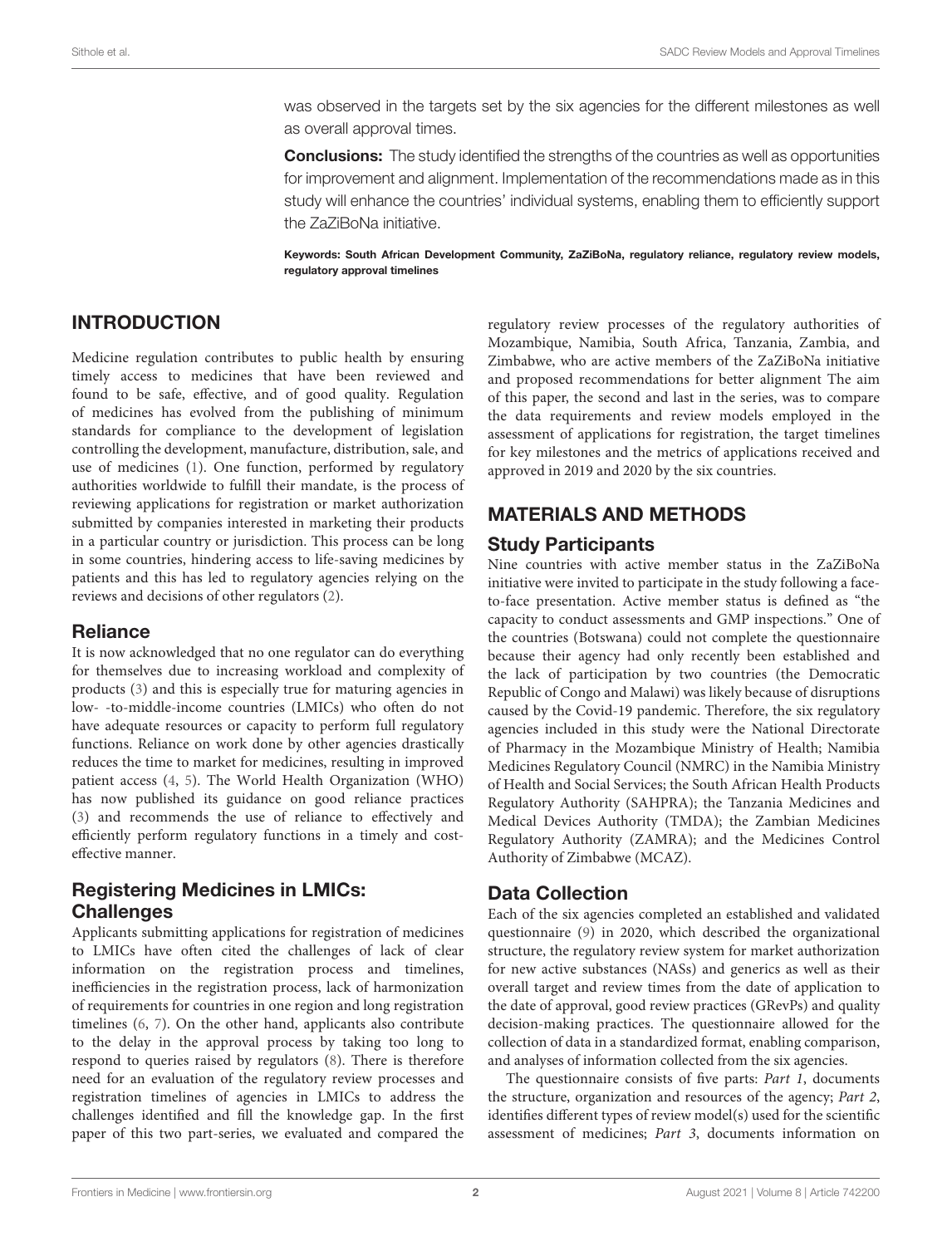the key milestone dates and the process using a standardized process map; Part 4, records how overall quality is built into the regulatory process (GrevPs) and Part 5, explores the quality of the decision-making practices of the agency.

# Models of Regulatory Review

There are three models for the scientific regulatory review of a product that can be used by regulatory authorities [\(9\)](#page-9-6):

- **The verification review (type 1)**, which requires prior approval of a product by two or more reference or competent regulatory authorities, allowing the agency relying on such assessments to employ a verification process to validate a product and ensure that it conforms to the previously authorized product specifications. This should also conform with the prescribing information such as the use, dosage and precautions.
- **The abridged review (type 2)**, which involves an abridged evaluation of a medicine, taking into consideration local factors and the environment as well as a benefit-risk assessment in relation to its use in the local ethnic population including medical practice and pattern of disease. This further requires registration by at least one reference or competent regulatory authority.
- **The full review, type 3A**, which involves the agency carrying out a full review, including supporting scientific data, of quality, safety and efficacy, but requires that the product be previously reviewed by an agency and issued a Certificate of Pharmaceutical Product (CPP) **or type 3B**, which involves an independent assessment of a product's quality, preclinical and clinical safety and efficacy, which has not previously been evaluated by any other agency.

# Ethics Committee Approval

The study was approved by the Health, Science, Engineering and Technology ECDA, University of Hertfordshire, United Kingdom [Reference Protocol number: LMS/PGR/UH/04350].

# RESULTS

For the purpose of clarity, the results will be presented in three parts: Part I—metrics of applications received and registered; Part II—review models, extent of scientific assessment and data requirements; and Part III—targets of key milestones in the review process.

### Part I—Metrics on NASs, Generics, and WHO-Prequalified Generics Applications Received and Approved

The majority of applications received and approved by all six agencies in 2019 and 2020 were for generics. In 2019 Mozambique and Zambia did not receive any applications for new active substances (NASs), while Tanzania only received 1, with Namibia, South Africa and Zimbabwe receiving 14, 11, and 8, respectively (**[Table 1](#page-3-0)**). Tanzania received the highest number of generic applications (858) and Namibia received the lowest (132). Interestingly, even though Zambia and Zimbabwe are comparable in population size and fees payable, Zambia received close to three times the number of generic applications compared with Zimbabwe and this might be attributed to differences in their economies and perceived return on investment by applicants (**[Figure 1](#page-3-1)**). The year 2020 saw a decline in applications for NASs received by the agencies, with the exception of South Africa, which saw an increase. Tanzania, Zambia, and Zimbabwe saw a decrease in generics in 2020, while Mozambique, Namibia and South Africa saw an increase (**[Table 1](#page-3-0)**). Namibia and Tanzania saw a decrease in WHO-prequalified generics in 2020 while Mozambique, Zambia, and Zimbabwe saw an increase.

### Mean Approval Times

For NASs, South Africa had the longest average approval time of all the agencies (**[Table 2](#page-3-2)**) as they are the only country that conducts a full review of NASs. Namibia had an approval time of 170 days while Zimbabwe had an approval time of 219 days and these were assessed using abridged review (**[Table 2](#page-3-2)**). Mozambique, Tanzania and Zambia did not approve any NASs in the 2 years. For generics, Tanzania had the shortest approval time even though they received the highest number of applications. Tanzania's approval times for generics were comparable to Zambia's times. The longest approval time for generics was observed for Namibia in 2019 however the time was significantly reduced in 2020. South Africa and Zimbabwe's approval times for generics were comparable (**[Figure 2](#page-4-0)**). South Africa is implementing reliance in their backlog programme resulting in much shorter review times than those reported for business as usual.

# Part II—Review Models Used for Scientific Assessment

In general, all three types of review models are used for scientific assessment by the six agencies (**[Table 3](#page-4-1)**).

### Verification Review (Type 1)

Five agencies apart from Tanzania conducted verification reviews with the requirement for the product to have been approved by at least one reference agency, while South Africa required approval by two reference agencies. Unredacted reports were required to facilitate a verification review. However, because of a lack of agreements with other WHO-listed regulatory authorities, Mozambique and Zimbabwe only recognized WHO prequalification (WHO PQ) and the ZaZiBoNa collaborative procedure as reference agencies for this pathway. In addition to products approved by WHO Prequalification and ZaZiBoNa, Namibia, South Africa, and Zambia conducted verification reviews of products approved by WHO-listed regulatory authorities; however, only South Africa and Zambia had agreements to access the unredacted reports from these reference agencies. Namibia also recognized South Africa and Zimbabwe as reference agencies. The reference agencies common to all countries were the WHO PQ, European Medicines Agency (EMA), Medicines and Healthcare Products Regulatory Authority (MHRA), United States Food Drug Administration (USFDA), Australia's Therapeutic Goods Administration (TGA),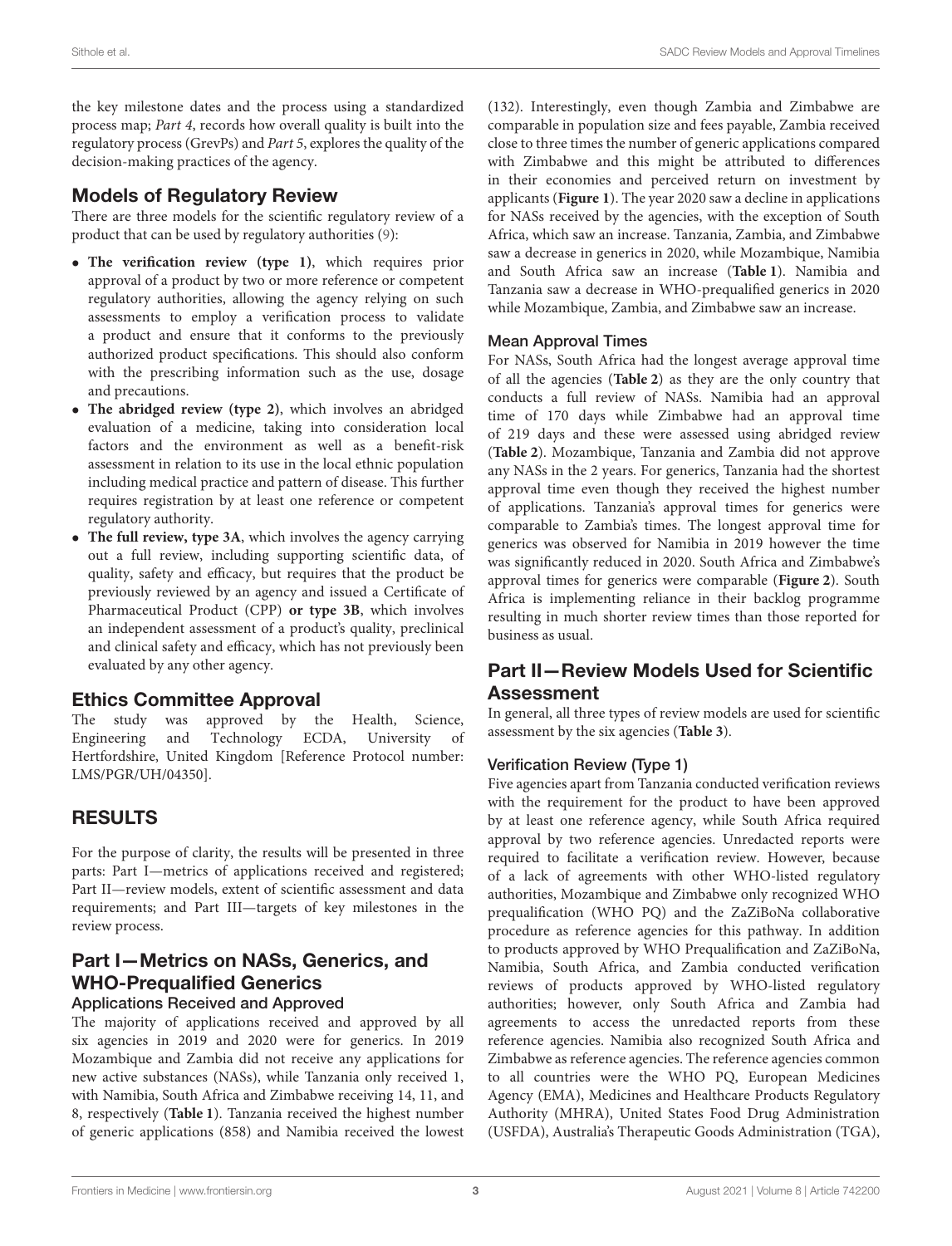<span id="page-3-0"></span>

|  |  |  | <b>TABLE 1</b>   Comparison of metrics on NASs, generics, and WHO prequalified generics (2019-2020). |  |
|--|--|--|------------------------------------------------------------------------------------------------------|--|
|--|--|--|------------------------------------------------------------------------------------------------------|--|

| Country<br>Year                  | Mozambique |         | <b>Namibia</b> |                | <b>South Africa</b> |                   | Tanzania |         | Zambia |      | Zimbabwe       |                          |
|----------------------------------|------------|---------|----------------|----------------|---------------------|-------------------|----------|---------|--------|------|----------------|--------------------------|
|                                  | 2019       | 2020    | 2019           | 2020           | 2019a               | 2020 <sup>b</sup> | 2019     | 2020    | 2019   | 2020 | 2019           | 2020                     |
| <b>NASs</b>                      |            |         |                |                |                     |                   |          |         |        |      |                |                          |
| Received                         | 0          | $\circ$ | 14             | $\circ$        | 11                  | 57                |          | $\circ$ | 0      | 0    | 8              | 4                        |
| Approved                         | $\circ$    | 0       | 14             | 0              | 43                  | 97                |          | $\circ$ | 9      |      | $\overline{4}$ | $\circ$                  |
| <b>Generics</b>                  |            |         |                |                |                     |                   |          |         |        |      |                |                          |
| Received                         | 198        | 339     | 132            | 227            | 29                  | 331               | 858      | 631     | 574    | 206  | 195            | 179                      |
| Approved                         | 291        | 278     | 70             | 46             | 156                 | 165               | 591      | 499     | 454    | 217  | 122            | 107                      |
| <b>WHO-prequalified generics</b> |            |         |                |                |                     |                   |          |         |        |      |                |                          |
| Received                         | 10         | 15      | 8              | $\overline{4}$ | $\circ$             | N/A               | 14       | 7       | 11     | 28   | 5              | 9                        |
| Approved                         | 8          | 9       | 8              |                | $\circ$             | 0                 | 14       |         | 11     | 28   | ⇁              | $\overline{\phantom{1}}$ |

*NASs, new active substances; WHO, World Health Organization; N/A, Not available.*

*<sup>a</sup>Data is for August to December due to closure of the agency for part of the year.*

*<sup>b</sup>Data for business as usual only. Excludes backlog.*



<span id="page-3-2"></span><span id="page-3-1"></span>TABLE 2 | Comparison of mean approval times of NASs, generics and WHO prequalified generics 2019–2020 (calendar days).

| Country<br>Year |      | Mozambique |      | Namibia |                   | South Africa      |      | Tanzania |      | Zambia |      | Zimbabwe |  |
|-----------------|------|------------|------|---------|-------------------|-------------------|------|----------|------|--------|------|----------|--|
|                 | 2019 | 2020       | 2019 | 2020    | 2019 <sup>a</sup> | 2020 <sup>b</sup> | 2019 | 2020     | 2019 | 2020   | 2019 | 2020     |  |
| <b>NASs</b>     |      | 0          | 170  |         | 490               | 585               | 0    |          | 0    |        | 219  |          |  |
| Generics        | 310  | 398        | 890  | 158     | 589               | 683               | 218  | 202      | 240  | 214    | 611  | 696      |  |
| WHO PQ generics | 100  | 118        | 120  | 131     |                   | 298               | 78   | 83       | 45   | 53     | 150  | 137      |  |

*<sup>a</sup>Data is for August to December due to closure of the agency for part of the year.*

*<sup>b</sup>Data for business as usual only. Excludes backlog.*

Health Canada, Japan's Pharmaceuticals and Medical Devices Agency (PMDA), and other mature agencies (WHO listed authorities) in Europe. Mozambique, South Africa, Zambia, and Zimbabwe had a target time of 90 calendar days for verification review, while the target was 270 calendar days for Namibia.

### Abridged Review (Type 2)

Five agencies except Zambia conducted an abridged review for products approved by at least one reference agency. For this type of review, redacted or public assessment reports were used and differences in medical culture/practice, ethnic factors, national disease pattern and unmet medical needs were taken into account during benefit-risk assessment. These considerations were also made during a verification review. For Zambia, an abridged review was conducted for established products that were considered to be of low risk. South Africa had a target time of 90 calendar days, Tanzania 126 calendar days, Mozambique, Namibia, and Zimbabwe 270 calendar days and Zambia 351 calendar days.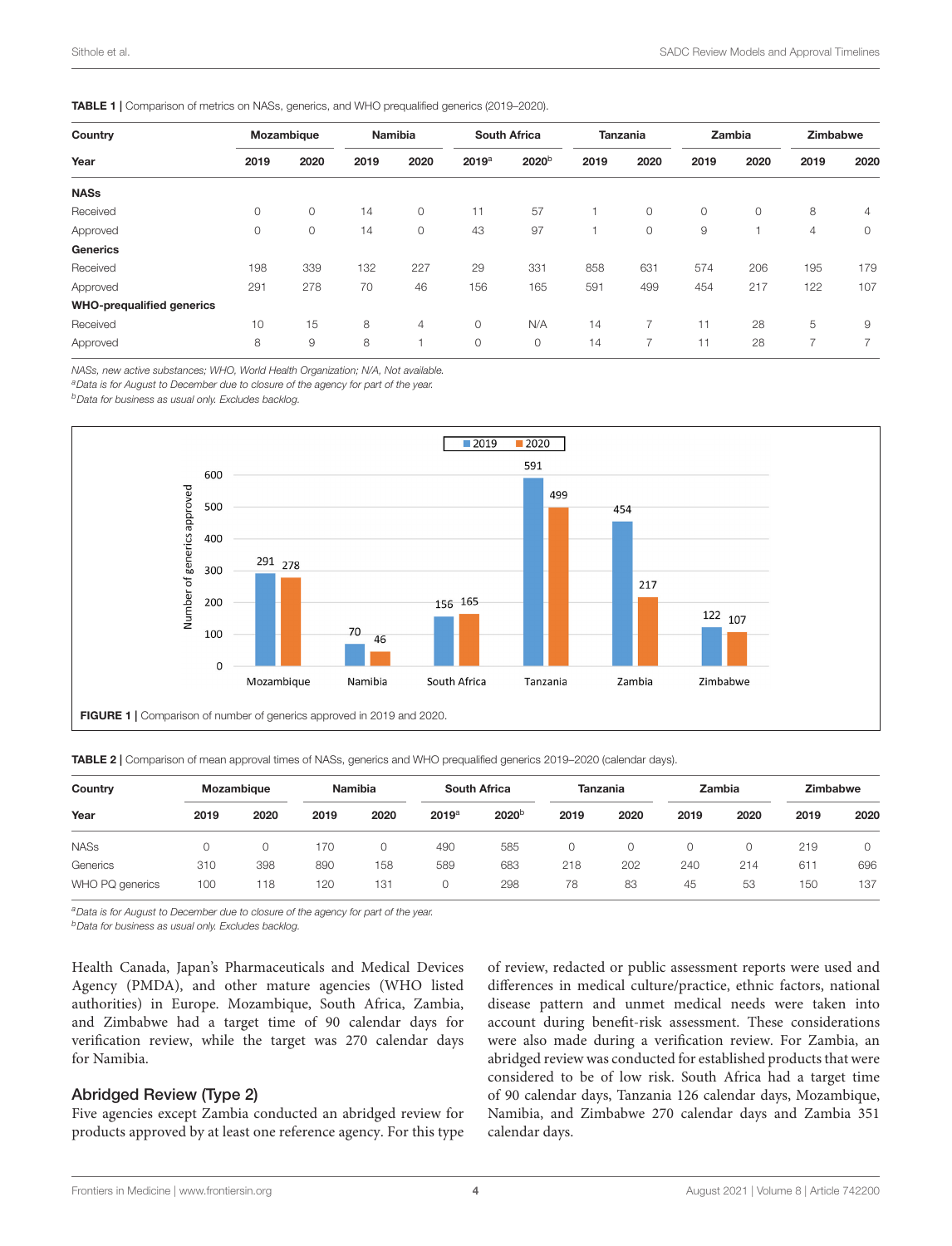

<span id="page-4-1"></span><span id="page-4-0"></span>TABLE 3 | Review models employed and target timelines (calendar days).

| Type of review model         | Mozambique<br>(excl. applicant<br>time) | <b>Namibia</b><br>(incl. applicant<br>time) | <b>South Africa</b><br>(excl. applicant<br>time) | <b>Tanzania</b><br>(excl. applicant<br>time) | <b>Zambia</b><br>(incl. applicant<br>time) | <b>Zimbabwe</b><br>(incl. applicant<br>time) |
|------------------------------|-----------------------------------------|---------------------------------------------|--------------------------------------------------|----------------------------------------------|--------------------------------------------|----------------------------------------------|
| Verification review (type 1) | $\checkmark$ <sup>a</sup>               | $\checkmark$                                | $\checkmark$ <sup>b*</sup>                       | ×                                            | $\checkmark$ <sup>c</sup>                  | $\sqrt{a}$                                   |
| Target                       | 90                                      | 270                                         | 90                                               | N/A                                          | 90                                         | 90                                           |
| Abridged review (type 2)     | $\checkmark$                            | $\checkmark$ <sup>c#</sup>                  | $\checkmark$                                     | $\checkmark$ <sup>c</sup>                    | $\sqrt{d}$                                 | $\checkmark$                                 |
| Target                       | 270                                     | 270                                         | 90                                               | 126                                          | 351                                        | 270                                          |
| Full review (type 3)         | $\checkmark$                            |                                             | ✓                                                | $\checkmark$                                 | $\checkmark$                               | $\checkmark$                                 |
| Target                       | 365                                     | No target                                   | 350                                              | 252                                          | 351                                        | 480                                          |
| Fast Track / Priority Review | $\checkmark$                            |                                             | ✓                                                | $\checkmark$                                 | $\checkmark$                               | ✓                                            |
| Target                       | >180                                    | 90                                          | 250                                              | 126                                          | 113                                        | 180                                          |

*<sup>a</sup>For WHO collaborative registration procedure (CRP) and ZaZiBoNa-recommended products.*

*<sup>b</sup>For WHO CRP, stringent regulatory authority (SRA)-approved and ZaZiBoNa-recommended products.*

*<sup>c</sup>For WHO-prequalified and SRA-approved products.*

*<sup>d</sup>For legacy molecules with minimal risk.*

# *Includes Zimbabwe and South Africa.*

\**Must be approved by two reference agencies.*

### Full Review (Type 3)

All six agencies conducted a full review (type 3) of quality, safety, and efficacy for all major applications that were not eligible for verification or abridged review (**[Table 4](#page-5-0)**). For Mozambique and Namibia, this comprised an extensive assessment of the chemistry, manufacturing and control (CMC) data for all product types as well as the bioequivalence for generics as all new chemical entities received had already been approved by a reference agency. For South Africa, Tanzania, and Zambia, this involved a full review of the CMC for all product types, bioequivalence for generics, and non-clinical and clinical data for new chemical entities, biologicals and biosimilars inclusive of those that had not been approved anywhere else. For Zimbabwe, this involved an extensive assessment of the CMC for all product types, bioequivalence for generics and the non-clinical and clinical data for biosimilars only as all new chemical entities received had already been approved by a reference agency (**[Table 4](#page-5-0)**). In five agencies the quality, safety and efficacy sections were reviewed sequentially whereas South Africa conducted all reviews in parallel. Zimbabwe reviewed the majority of applications sequentially, although biosimilars were reviewed in parallel. Namibia had no target time for the overall approval of a full review. The target for Mozambique was 365 days excluding applicant's time and this is comparable to the target times for the comparator countries: South Africa 350 days excluding the applicant time; Tanzania 252 days excluding applicant time; Zambia 351 days inclusive of the applicant time; and Zimbabwe 480 days inclusive of the applicant time (**[Table 3](#page-4-1)**). These targets are further broken down into individual milestones in **[Table 6](#page-6-0)**.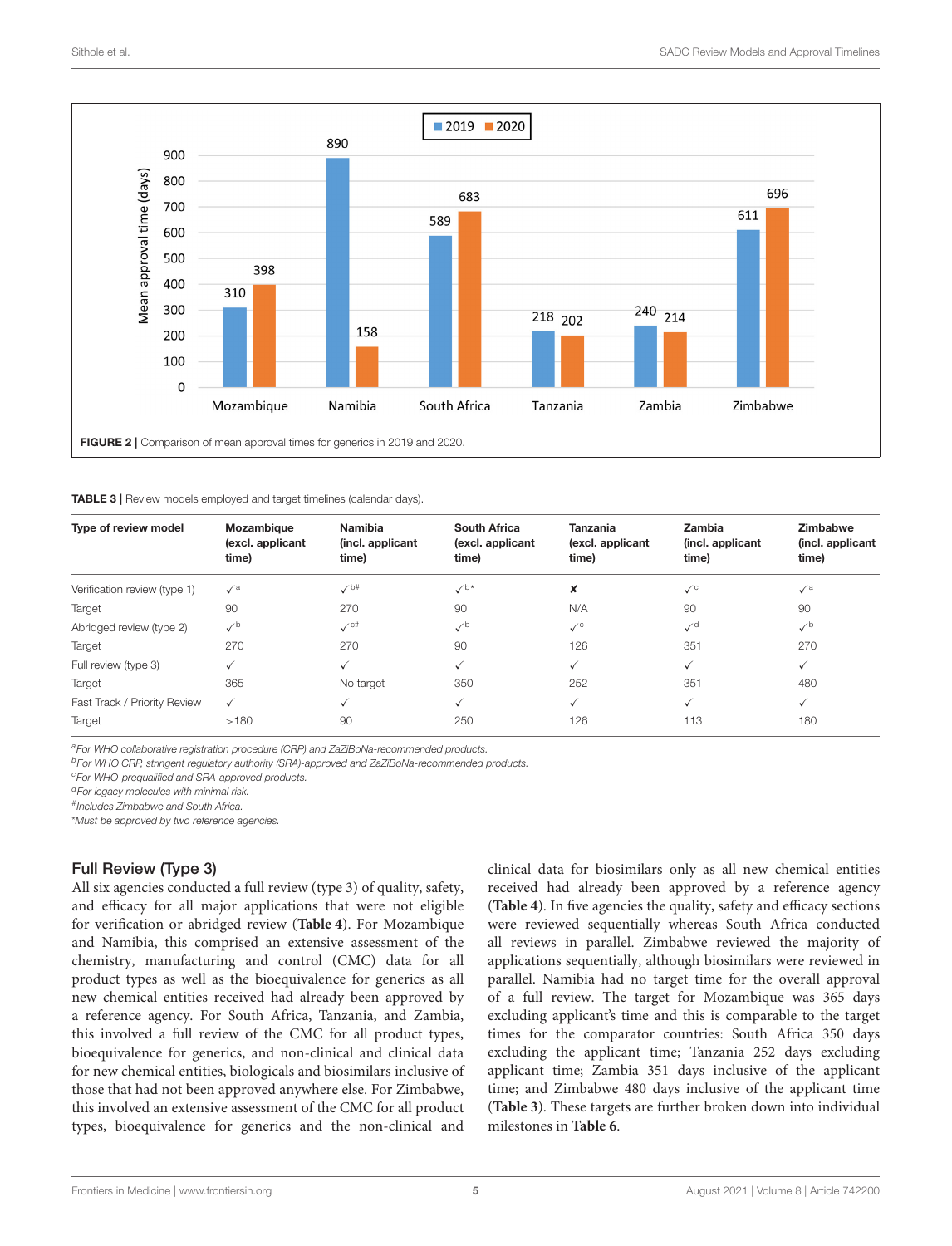#### <span id="page-5-0"></span>TABLE 4 | Extent of scientific assessment for full review.

|                                                                      | Mozambique   | Namibia              | South Africa | Tanzania | Zambia | Zimbabwe   |
|----------------------------------------------------------------------|--------------|----------------------|--------------|----------|--------|------------|
| Chemistry, manufacturing and control (CMC) data extensive assessment | $\checkmark$ |                      |              |          |        |            |
| Non-clinical data extensive assessment                               |              |                      |              |          |        | $\sqrt{a}$ |
| Clinical data extensive assessment                                   | $\ddot{\,}$  | $\ddot{\phantom{0}}$ |              |          |        | $\sqrt{a}$ |
| Bioequivalence data extensive assessment                             | ᄍ            |                      |              |          |        |            |
| Additional information obtained (where appropriate)                  |              |                      |              |          |        |            |
| Other agencies internal review reports                               |              |                      |              |          |        |            |
| Medical and scientific literature                                    |              |                      |              |          |        |            |
|                                                                      |              |                      |              |          |        |            |

*<sup>a</sup>For biosimilar products not approved by a reference agency only.*

<span id="page-5-1"></span>**TABLE 5** | Summary comparison of key features of the regulatory systems for medicines.

| <b>Marketing authorisations</b>                                                                                                                       | Mozambique | Namibia | <b>South Africa</b> | Tanzania        | Zambia | Zimbabwe |
|-------------------------------------------------------------------------------------------------------------------------------------------------------|------------|---------|---------------------|-----------------|--------|----------|
| Certificate of a Pharmaceutical Product (CPP): CPP is required with the application or<br>before authorization is issued                              |            |         |                     | $\mathcal{N}^a$ |        |          |
| Common technical document (CTD): CTD format is mandatory for applications                                                                             |            |         |                     |                 |        |          |
| Medical staff: More than 25% within the agency review staff are physicians                                                                            | x          |         | x                   | x               |        |          |
| Review times: The agency sets targets for the time it spends on the scientific<br>assessment of NASs and generic applications                         |            | x       |                     |                 |        |          |
| Approval times: The agency has a target for the overall time for the review and<br>approval of an application                                         |            |         |                     |                 |        |          |
| Questions to sponsors are batched at fixed points in the review procedure                                                                             |            |         |                     |                 |        |          |
| Company response time: Recording procedures allow the company response time to<br>be measured and differentiated in the overall processing time       |            |         |                     |                 |        |          |
| Priority reviews: The agency recognizes medical urgency as a criterion for<br>accelerating the review and approval process for qualifying products    |            |         |                     |                 |        |          |
| Sequential processing: Different sections of technical data reviewed sequentially<br>rather than in parallel                                          |            |         |                     |                 |        | ە∕.      |
| Price negotiation: Discussion of pricing is separate from the technical review and<br>does not delay the approval of products                         |            |         |                     |                 |        |          |
| Sample analysis: The focus is on checking quality in the marketplace and<br>requirements for analytical work do not delay the marketing authorization |            |         |                     |                 |        |          |

*<sup>a</sup>For abridged review (type 2) only. <sup>b</sup>Biosimilars reviewed in parallel.*

### Fast-Track/Priority Review

The target for priority review was 90 calendar days for Namibia, 113 calendar days for Zambia, 126 calendar days for Tanzania, 180 calendar days for Zimbabwe, 250 calendar days for South Africa, and >180 calendar days for Mozambique (**[Table 3](#page-4-1)**). All six agencies had a fast-track review pathway in which applications were charged a higher fee to be reviewed in a shorter time and a justification for this may be an unmet medical need.

### Data Requirements

For five of the agencies in this study apart from Namibia, the CPP should be provided either at the time of the application or before the product is authorized depending on the type of review (**[Table 5](#page-5-1)**). In the absence of unredacted reports from reference agencies, the CPP or evidence of authorization in the country of origin is used to confirm similarity and approval status of the product when an abridged review is carried out. Evidence of compliance with GMP for both the active pharmaceutical ingredient and finished pharmaceutical product manufacturer, product samples, copies of the labeling and a full dossier (modules 1–5) were required for all review types by Mozambique, Namibia, South Africa, and Zimbabwe. Tanzania required full data for modules 1–5 for a full review and full data for module 3 as well as summaries of modules 4 and 5 for an abridged review. Zambia required full data for modules 1–5 for a full review and only summaries of modules 3, 4, and 5 for verification and abridged reviews.

A detailed assessment of the data was carried out and the relevant assessment reports prepared. Benefit-risk assessments were performed during verification and abridged review, takinginto-account differences in medical culture/practice, ethnic factors, national disease patterns, and unmet medical needs. All six agencies participated in the WHO collaborative registration procedure through which access to reports for prequalified products is given. As members of the ZaZiBoNa collaborative procedure, all six agencies had access to reports assessed by this initiative. South Africa and Zambia accessed internal assessment reports from their reference agencies. All six agencies made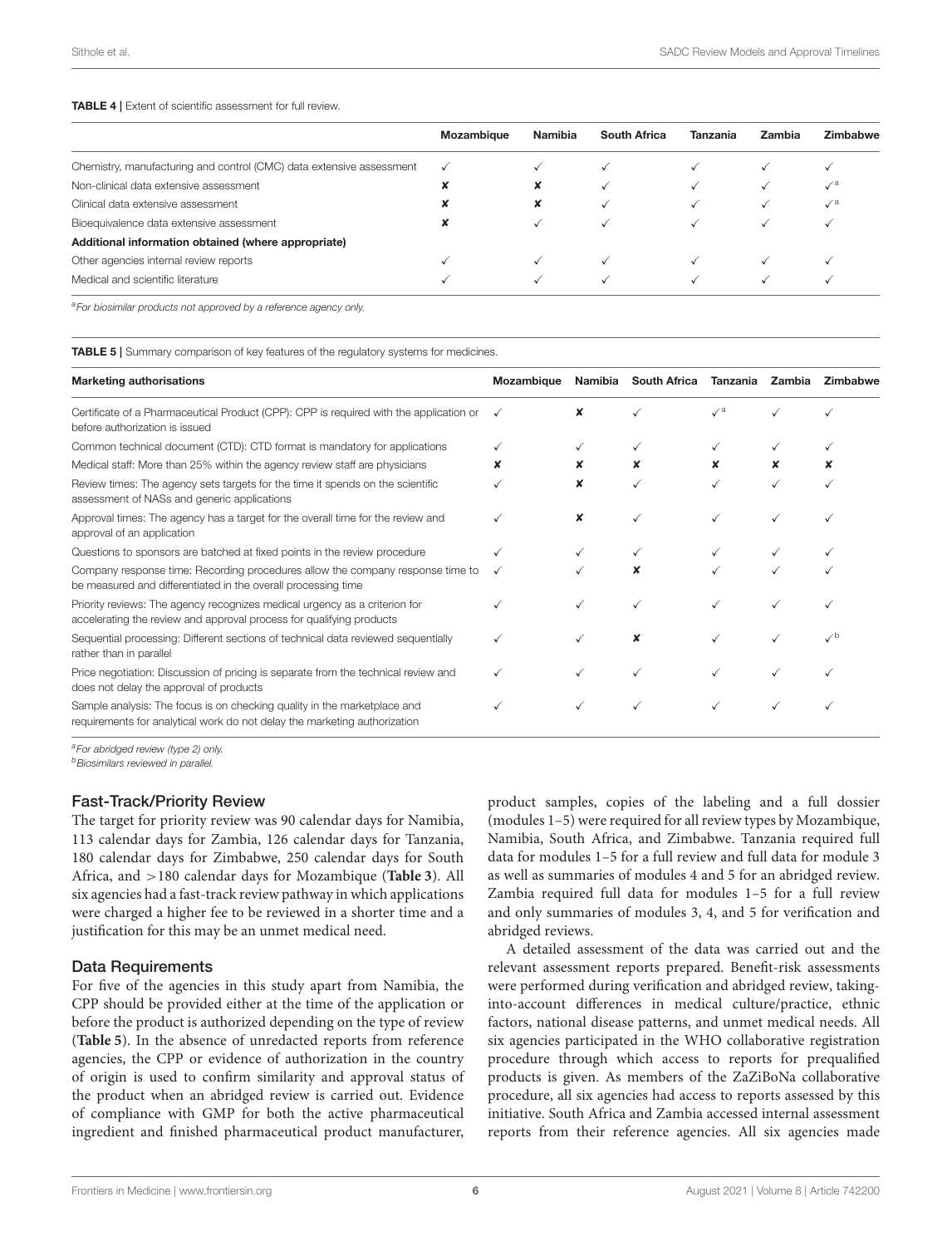<span id="page-6-0"></span>

| <b>TABLE 6</b>   Comparison of targets for key milestones in the full (type 3) review process -(calendar days). |
|-----------------------------------------------------------------------------------------------------------------|
|-----------------------------------------------------------------------------------------------------------------|

| <b>Target</b>                                 | <b>Mozambique</b>             | Namibia   | South Africa                                  | Tanzania                      | Zambia                        | Zimbabwe                      |
|-----------------------------------------------|-------------------------------|-----------|-----------------------------------------------|-------------------------------|-------------------------------|-------------------------------|
| Receipt and validation $(A - B)$              | 15                            | 42        | 18                                            | 20                            | 20                            | 90                            |
| Queuing $(B - C)$                             | 180-365                       | >365      | No target                                     | 60                            | 180                           | 90                            |
| Primary scientific Assessment $(C - D)$       | No target                     | No target | No target                                     | 14                            | No target                     | 60                            |
| Questions to applicant (Clock stop) $(D - E)$ | 60                            | 90        | 42                                            | 180                           | 120                           | 60                            |
| Review by Expert Committee $(G - H)$          | N/A                           | No target | No target                                     |                               | $1 - 3$                       |                               |
| Approval procedure (Admin)                    | >180                          | $<$ 30    | 14                                            | $<$ 30                        | $<$ 30                        | 60                            |
| Overall approval time $(A - I)$               | 365 (excl.<br>applicant time) | No target | 350 for<br>generics (excl.<br>applicant time) | 252 (excl.<br>applicant time) | 351 (incl.<br>applicant time) | 480 (incl.<br>applicant time) |

*N/A, No expert Committee.*

use of publicly available reports such as European Public Assessment Reports (EPARs) during the review process. The primary scientific assessment in all six agencies was conducted by internal staff, although South Africa and Tanzania also made use of external reviewers.

### Part III—Targets for Key Milestones in the Review Process

The review process and key milestones for the six agencies were reported in Article 1 [\(10\)](#page-9-7). The targets for the key milestones are discussed in this Article. Targets should be set for each milestone and the overall process in line with good review practices. **[Figure 3](#page-7-0)** is a standardized process map for the review and approval of medicines with a simplified representation of the key milestones that are typically recorded and monitored in the review of applications in a mature regulatory system.

### Receipt and Validation

The target for this milestone was 15 calendar days for Mozambique, 18 calendar days for South Africa, 20 calendar days for Tanzania and Zambia, 42 calendar days for Namibia, and 90 calendar days for Zimbabwe (**[Table 6](#page-6-0)**).

### Queue Time

Queue time is the time between the completion of validation/acceptance for review of an application and the start of the scientific assessment. Namibia had the longest target queue time of over 365 calendar days followed by the Mozambique at 180–365 calendar days, Zambia at 180 calendar days, Zimbabwe at 90 calendar days, and Tanzania had the shortest target time of 60 calendar days. South Africa reported no target for the queue time (**[Table 6](#page-6-0)**).

### Primary Scientific Assessment

Tanzania had a target of 14 calendar days for the scientific assessment (including peer review) while Zimbabwe had a target of 60 calendar days for the same. Tanzania was able to achieve the timeline through use of retreats away from the office that allowed reviewers to focus on review of applications for registration without any distractions. In addition, the application was split between a quality reviewer and a bioequivalence reviewer. Mozambique and South Africa did not report targets for the scientific assessment even though the milestone was recorded. Namibia and Zambia did not have a target for primary scientific assessment and neither did they record the start of this milestone.

### Questions to Applicants

This time is also referred to as "clock stop" or company time, when the assessment is paused and the applicant given an opportunity to respond to queries. The target for questions to applicants (clock stop) after each review cycle was 42 calendar days for South Africa, 60 calendar days for Mozambique and Zimbabwe, 90 calendar days for Namibia, 120 calendar days for Zambia, and 180 calendar days for Tanzania.

### Review by Expert Committee

In four of the countries, the expert committee made decisions on the registration or refusal of products. This was done after first and peer review of applications for registration by internal reviewers and circulation of reports to members of the expert committee some days or weeks in advance of the meeting. In one of the countries, the expert committee was used in an advisory capacity. The value of the expert committee was that it was made up of external members with wide and varying expertise who provided an independent review of the products in addition to the review conducted by internal reviewers before making the decision on registration of products. Namibia and South Africa had no target time for their committee (Council) procedure while for Tanzania and Zimbabwe the target was 1 day and for Zambia 1–3 days (**[Table 6](#page-6-0)**). The expert committees for Namibia, Tanzania, and Zambia met once a quarter, while the committees for South Africa and Zimbabwe met once every month.

### Authorisation Procedure

The target for this step was 14 calendar days for South Africa, and <30 calendar days for Namibia, Tanzania, and Zambia. The applicant was not informed of a positive opinion before authorization for these agencies. The target for the authorization procedure was 60 calendar days for Zimbabwe and this was because the applicant was first informed of a positive opinion and given an opportunity to respond before authorization. The authorization procedure took more than 180 calendar days for Mozambique and the applicant was not informed of a positive opinion before authorization.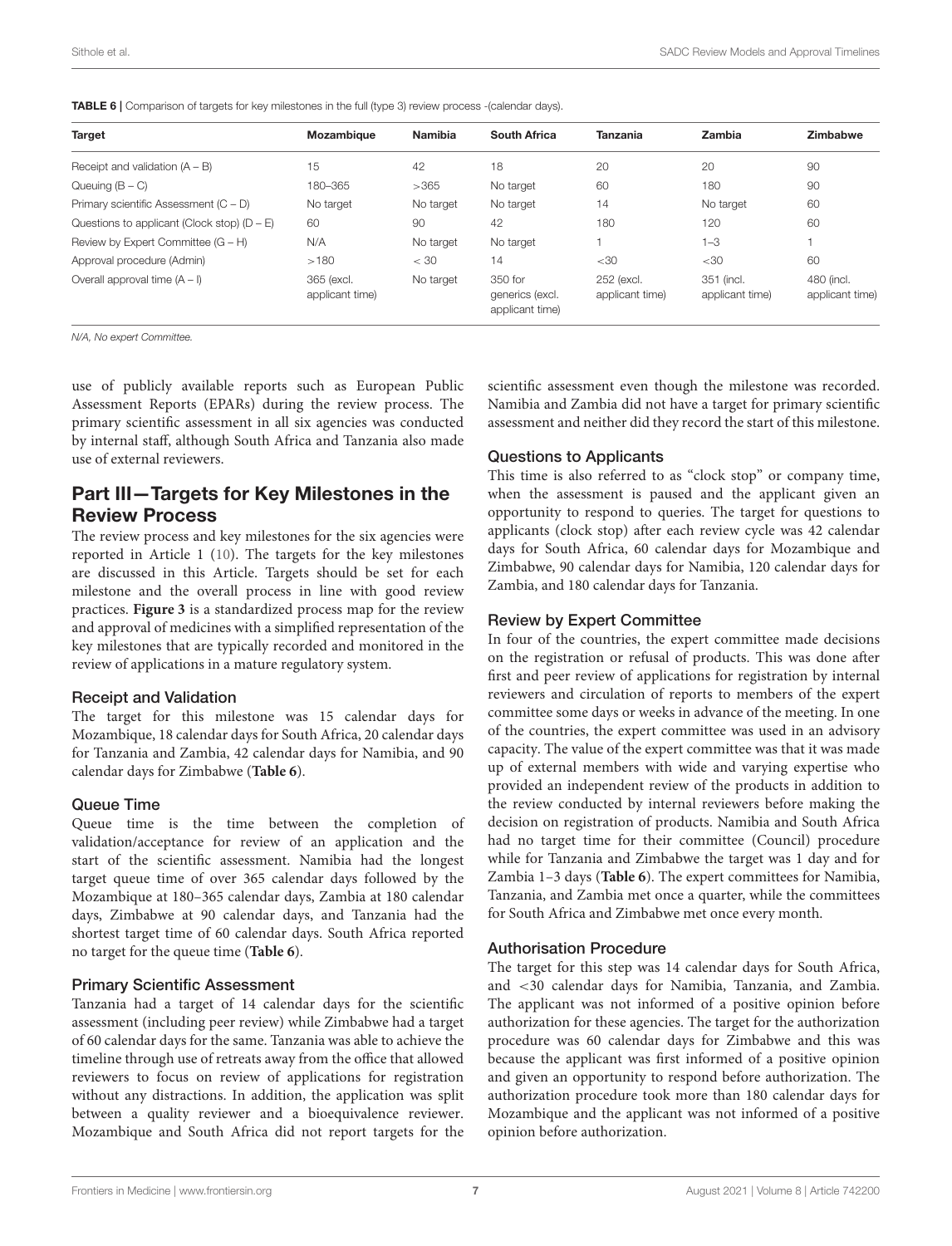

# <span id="page-7-0"></span>**DISCUSSION**

The aim of this article was to compare the review models, target timelines and metrics of the six countries in the SADC region that are active members of the ZaZiBoNa collaborative medicines registration initiative. In terms of numbers of applications received, the countries with larger populations and those with the lowest fees receive the highest number of applications. This study also confirmed the findings reported by previous studies [\(1,](#page-8-0) [11\)](#page-9-8), mainly that the number of new active substances launched in LMIC is very low compared with high income countries, demonstrated by some countries having received no applications for registration of NASs in the last 2 years. Policies promoting generic prescribing that are implemented by these countries [\(12\)](#page-9-9) as well as the lack of affordability by the population may also be contributing to the high number of applications for generics received compared to NASs. The resultant effect is the lack of development of capacity to assess new active substances / new chemical entities in these countries. Thus, such countries have to make a deliberate effort to build capacity. Generally, the number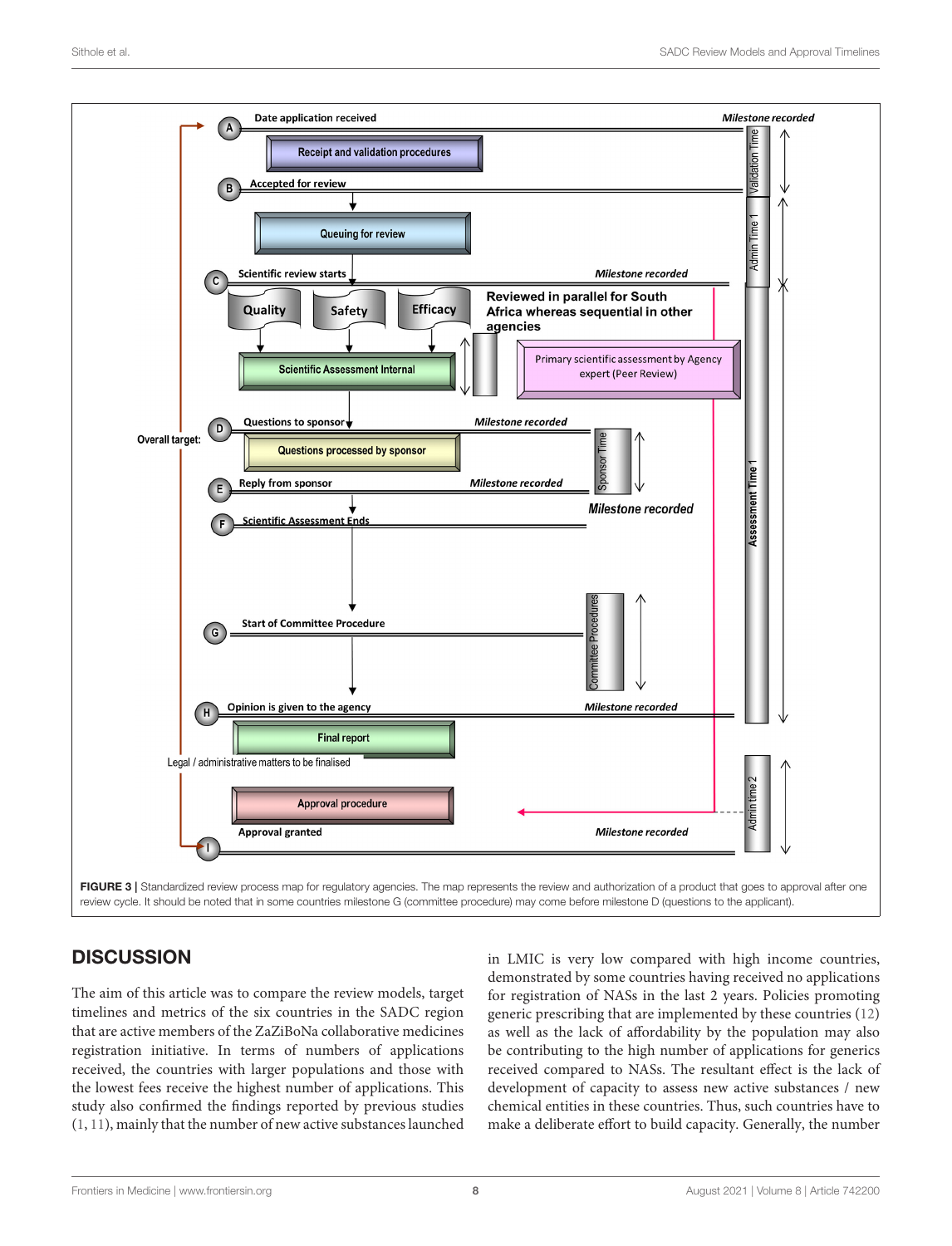of products approved declined in 2020 for the majority of the countries and this could be due to disruptions to work streams, because of the Covid 19 pandemic.

The six countries studied are practicing reliance by using the verification and abridged review models for assessment of applications for registration. This should result in improved access to life-saving medicines for patients. A great opportunity identified from this study under review models is for countries in the region to begin to rely on each other's decisions for products assessed using the national procedure. The findings of this study will aid countries in better understanding the review processes of the other countries facilitating trust, reliance and in the future, mutual recognition of regulatory decisions. The targets set by the countries for the different review models vary, however this presents another opportunity for countries to standardize and argue for resources available to other countries in the region.

Five of the six countries require the WHO certificate of pharmaceutical product (CPP) at some stage in the review process confirming findings in the literature that this is still a requirement for emerging economies [\(13\)](#page-9-10). Countries should review the need for the CPP where there is capacity to conduct a full review as this can affect registration and supply of medicines by applicants. Key milestones reported by the six countries are similar and in line with international best practice. The countries that set targets inclusive of the applicant's time should also have targets for agency time only to facilitate measurement and comparison of performance. Protracted timelines are undesirable as they affect applicants' ability to plan or launch new medicines onto the market. In addition to guidelines, the availability of information in the public domain on models of review employed, review processes, timelines for review and approval of medicines, expert committee meeting dates and status of pending products will improve the support for existing applicants and attract new applications, resulting in a growth in the number of products approved on the market.

### Recommendations

As a result of this study, the following recommendation should be considered by the six agencies taking part in this study and others in the region.

- 1. **ZaZiBoNa as a reference agency:** All agencies participating in the ZaZiBoNa collaborative medicines registration initiative should consider formally recognizing ZaZiBoNa as a reference agency under the verification and abridged review models.
- 2. **Timelines and targets**: In order to benchmark the regulatory review process, agencies should consider documenting the key milestones and publishing the relevant timelines. Ideally, targets should be established for all the key milestones in order to support the monitoring and measuring of performance.

# **REFERENCES**

<span id="page-8-0"></span>1. Rägo L, Santoso B. Drug regulation: history, present and future. In: van Boxtel CJ, Santoso B, Edwards IR, editors, International Textbook of Clinical

- 3. **Publication of data:** Agencies should consider publishing the review models that they use for assessment, including the procedure criteria, recognized reference authorities and timelines. Agencies without procedural guidelines and assessment templates should consider developing them.
- 4. **Capacity building**: Agencies should consider building capacity to enable full review of new chemical entities that are received and not approved by a reference agency.
- 5. **Performance measurement**: Countries that currently set targets inclusive of the applicant's time should also have targets for agency time only to facilitate performance measurement.

# **CONCLUSIONS**

Overall, this study identified the strengths of the countries as well as opportunities for improvement and alignment. This will enhance the countries' individual systems, enabling them to efficiently support the ZaZiBoNa initiative.

# DATA AVAILABILITY STATEMENT

The original contributions presented in the study are included in the article/**[Supplementary Material](#page-8-2)**, further inquiries can be directed to the corresponding author/s.

# ETHICS STATEMENT

The study was approved by the Health, Science, Engineering and Technology ECDA, University of Hertfordshire [Reference Protocol number: LMS/PGR/UH/04350].

# AUTHOR CONTRIBUTIONS

TSith, SSa, and SW contributed to the design of the study, implementation of the research, analysis of the results, and drafting of the manuscript. GM, VC, TSit, SSh, JG, LD, PN, AJ, AF, ZM, and BM contributed to the implementation of the research and critical review of the manuscript. All authors contributed to the article and approved the submitted version.

# FUNDING

This research was underwritten by the Centre for Innovation in Regulatory Science and was supported by an unrestricted grant from the Bill and Melinda Gates Foundation.

# SUPPLEMENTARY MATERIAL

<span id="page-8-2"></span>The Supplementary Material for this article can be found [online at: https://www.frontiersin.org/articles/10.3389/fmed.](https://www.frontiersin.org/articles/10.3389/fmed.2021.742200/full#supplementary-material) 2021.742200/full#supplementary-material

Pharmacology. Upsala: IOS Press and Uppsala Monitoring Centre (2008). p. 65.

<span id="page-8-1"></span>2. Luigetti R, Bachmann P, Cooke E, Salmonson T. Collaboration, not competition: developing new reliance models. WHO Drug Info. (2016) 30:558.